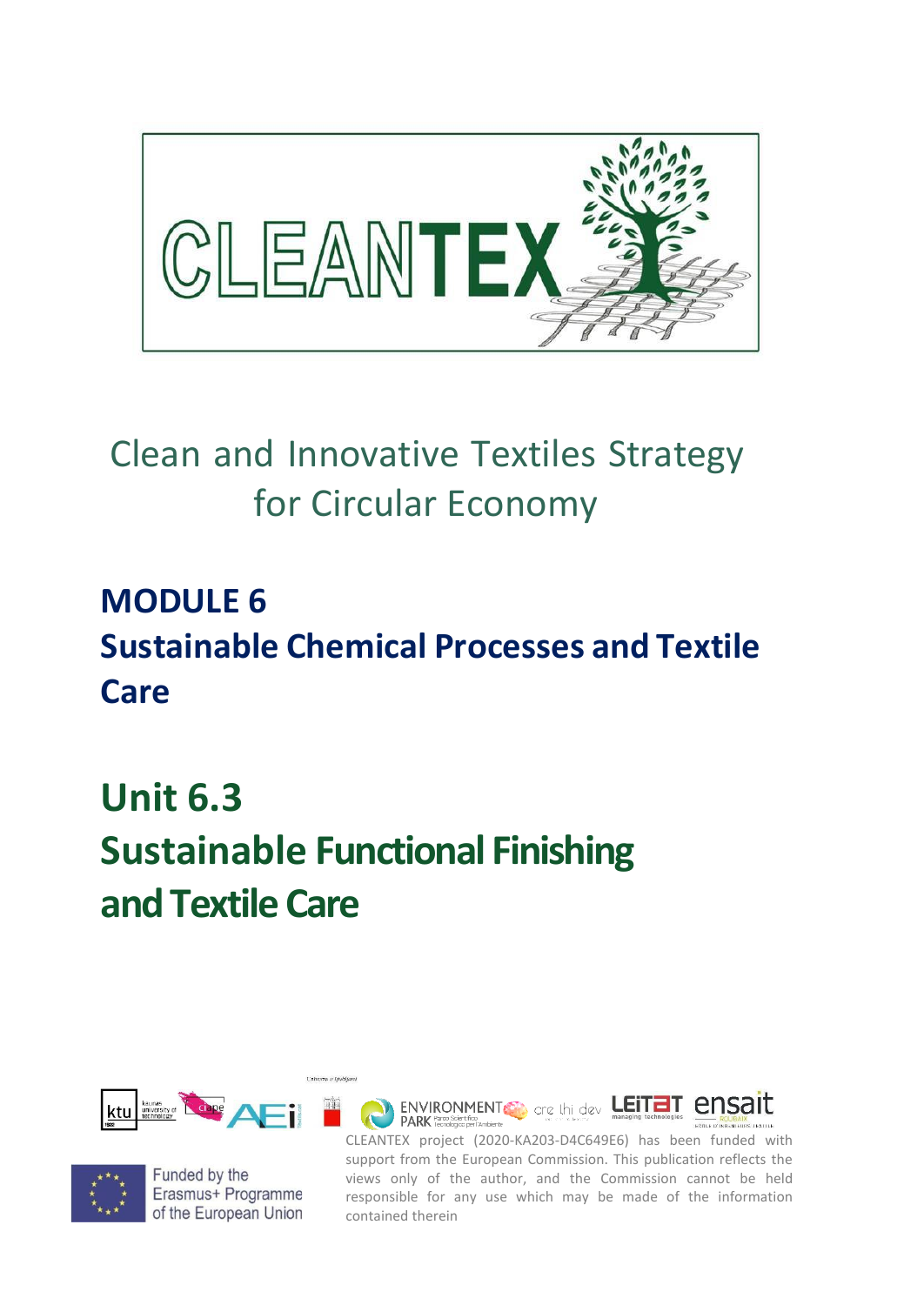This unit covers the following topics: biomolecules for functional finishing, nano finishing guided by green chemistry, plasma coating for textile surface functionalization, foam finishing and spray coating, laundry technology for circular economy requirements, clever care and eco-labelling relating to environmental impacts

#### **6.3.1 Biomolecules as functional finishing agents**

Functional biomolecules and bio-based products are used as flame retardant, antimicrobial, insect repellent, UV protective and crosslinking agents. Among green flame retardants, whey proteins, caseins, hydrophobins, DNA and phytic acid have been established for use in textiles<sup>1-4</sup>. These molecules are rich in phosphorus, sulphur and nitrogen, which provide flame retardancy. The flame retardancy mechanism of these molecules involves the promotion of the formation of a stable protective char, resulting in a decrease in combustion rate and heat release and an increase in chair residue.

Natural antimicrobial agents include chitosan, which is of animal origin, phenols and polyphenols (phenolic acids, flavonoids, tannins, coumarins), terpenoids, curcuminoids and acemannan polysaccharide of plant origin<sup>1,5-9</sup>. The antimicrobial mechanism of these natural agents is based on the controlled release of the active compounds from the textile substrate. The antimicrobial activity of chitosan is based on the electrostatic interactions between the protonated amine groups and the negatively charged microbial cell membrane. Chitosan can also penetrate the microbial cell and bind to DNA. This leads to inhibition of microbial growth and consequently cell death. The main antimicrobial mechanisms of plant extracts include formation of complexes with the cell wall, disruption of the cell membrane, inactivation of enzymes, and interaction with DNA.

Natural insect repellents are secondary metabolites found in essential and natural oils. They include terpenoids, phenols, alkaloids and triglycerides<sup>1,9-12</sup>. Since most essential oils are highly volatile, the mechanism of insect repellency is based on the formation of a vapour layer on the textile surface with an odour unbearable to the insect. They can interact with the insects' olfactory receptors and make them flee. Microencapsulation of essential oils significantly improves the repellent effect for a longer duration, as this allows a controlled release of the volatile compounds from the microcapsules on the textile fibres.

Several active compounds in plant extracts also exhibit UV protective properties<sup>1,9,13-15</sup>. These compounds are aromatic molecules that can absorb UV radiation. Because they contain chromophores, they are coloured and are referred to as natural dyes. Another group of UV absorbers are biomolecules, such as lignin and sericin. The mechanism of UV protection is based on absorption of harmful UV radiation and conversion of UV energy into harmless thermal energy. This leads to a significant reduction in the UV transmittance of the fabric and consequently to a significant increase in the UV protection factor.

Plants are also a source of polycarboxylic acids, which can be used as green crosslinking agents in easy care and durable press finishing of cellulose<sup>16,17</sup>. Polycarboxylic acids, which include citric acid, malic acid, tartaric acid, and succinic acid, are mainly derived from fruits, corn, sunflower seeds, and lignocellulosic biomass. In addition to crosslinking cellulose, polycarboxylic acids can also be used to attach various functional agents to the textile surface.

#### **6.3.2 Nano finishing guided by green chemistry**

Biosynthesis of nanoparticles includes biological pathways and plasma-assisted synthesis<sup>18-22</sup>. Both approaches use green reducing and stabilising agents. Biological methods use plant extracts, biopolymers and microbes as reducing agents that can provide the electrons necessary to reduce precursor metal cations to nanoparticles. In this way, various NPs such as Ag, ZnO, TiO<sub>2</sub> can be synthesised without or in the presence of textile fibres.

Silver NPs are also successfully synthesized using a plasma without the presence of chemical reducing agents. This process involves adsorption of metal ions onto textile fibres from precursor salt solution and reduction of these ions by plasma species. To this end, both atmospheric pressure and low‐ pressure plasmas can be used. The aim of plasma is to provide the energetic electrons, required for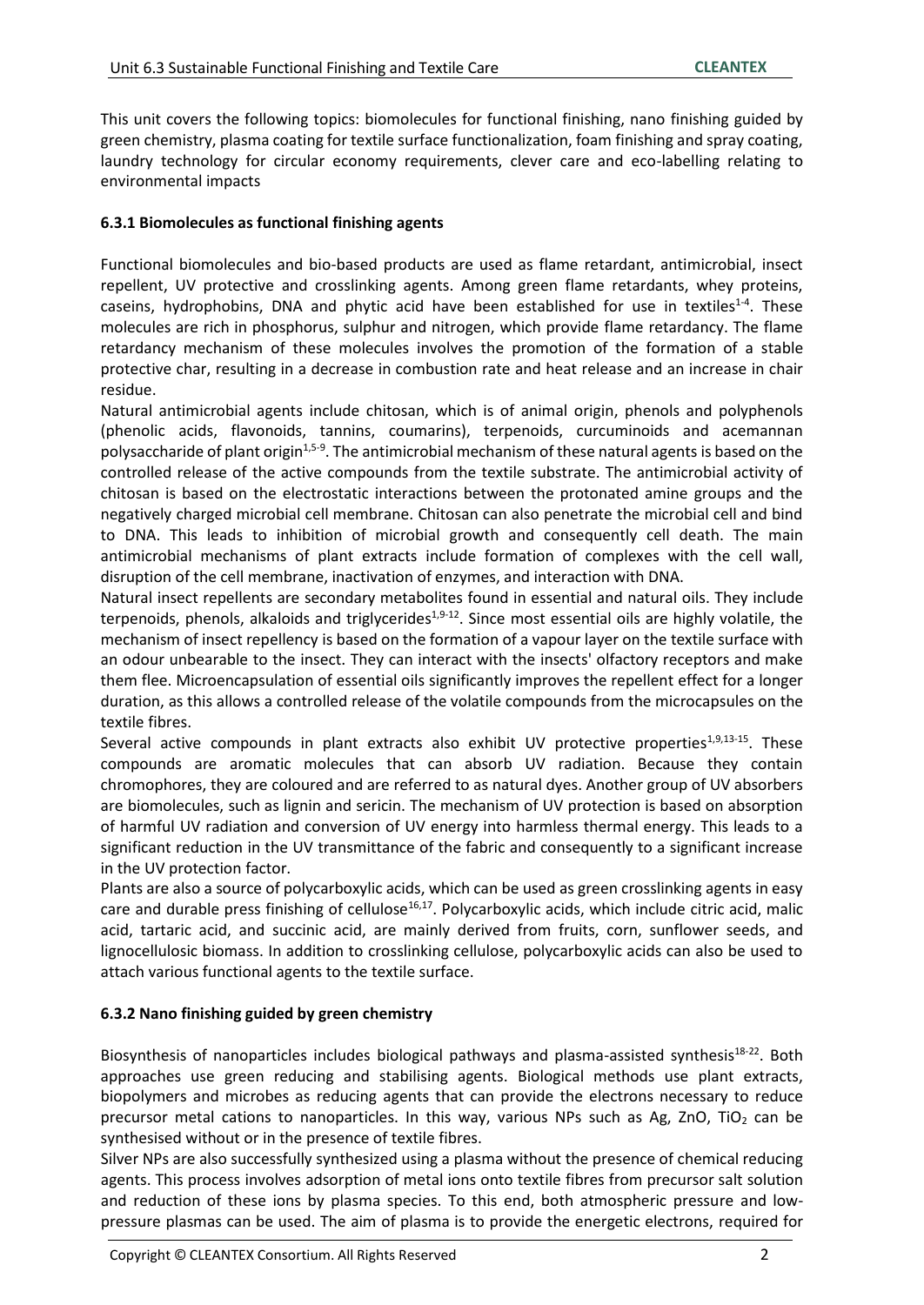the reduction of silver cations to NPs.

#### **6.3.3 Plasma coating for textile surface functionalization**

Plasma polymerisation and magnetron sputtering are green technologies for functional textile finishing<sup>20,23-27</sup>. Both processes use low-temperature and low-pressure plasmas. Plasma polymerisation is used to deposit very thin water-repellent films on the textile surface. Non-fluorinated liquid precursors are used for this purpose, of which hexamethyldisiloxane is the most commonly used. In this process, the liquid precursor is evaporated and exposed to plasma. The excited electrons generated in the glow discharge cause fragmentation of the precursor molecules, which break down into free electrons, ions and radicals. These species are then adsorbed onto the textile substrate where they condense and polymerize to form a dense coating.

Magnetron sputtering is used to deposit metal or metal oxide films on the textile surface. In principle, high-energy gas cations are generated and accelerated to the sputtering target. They bombard the target and eject the target atoms, clusters and ions, which then move to the textile substrate and incorporate into the growing film. This method can produce high-purity silver, copper,  $TiO<sub>2</sub>$  and ZnO nanocoatings that impart antimicrobial, photocatalytic self-cleaning, UV protective and antistatic properties, electrical conductivity, electromagnetic shielding and thermal conductivity.

#### **6.3.4 Foam finishing and spray coating**

In this section foam finishing and spray coating are presented as eco-friendly alternatives to the conventional pad-dry cure process<sup>28,29</sup>. In foam finishing, the chemical agent is prepared in a foam and applied to the textile substrate. Compared to the pad-dry-cure process, foam finishing reduces the wet pickup by 50 to 70%, saving more than 50% water and energy. Foam finishing can be applied to one or both sides of the fabric, using different foam applicators. Since the volume of the foam solution is 7– 10 times greater than that of the padding, this results in faster treatment of the fabric, with fewer chemicals and heat.

Spray coating is also advantageous compared to padding. It is a non-contact method that uses a minimum amount of water and chemicals and does not require a drying step. This guarantees a reduction in water, chemical and energy consumption of up to 50%. Multiple nozzles allow large area coating on one or both sides of the fabric. Novel ultrasonic nozzles create uniform microscopic droplets that do not clog, resulting in a more uniform coating with less waste.

#### **6.3.5 Laundry technology for circular economy requirements**

In order to meet the requirements of the circular economy, the washing machine (WM) industry must be transformed toward the product service system (PSS). The concept of PSS is a special case of servitization. The focus is on "selling the use" rather than selling a product. In our case, the customer pays for a wash cycle instead of buying a washing machine. In this case, the customer benefits from restructuring the risk, responsibility, and cost traditionally associated with ownership. On the other hand, the manufacturer can improve its competitiveness, retain ownership of the WM and further improve its utilization, reliability, design and protection $^{30,31}$ .

There are three main reasons why the WM industry is suitable for PSS, and they are: (i) WMs have all the characteristics that make them suitable for PSS, as they are relatively expensive and technically advanced, require maintenance and repair, are relatively easy to transport, and are infrequently used by customers; (ii) the use phase of WMs is predominant, accounting for more than 60% of the total cost of ownership; (iii) WMs have great potential for environmental improvements, as there are important advances in technology that enable savings in water and energy use<sup>32-35</sup>.

To implement the product-service system in WM industry, we need to follow four important steps, starting with (i) PRODUCT REDESIGN (design for reliability, durability, and maintainability; design for standardization and compatibility; design for end-of-life); (ii) DEVELOPMENT OF NEW BUSINESS MODELS (sharing, pay-per-use or pay-per-performance, and leasing of refurbished WMs); (iii) SUPPLY CHAIN REDESIGN, where user return of products to the manufacturer is encouraged; and (iv) THE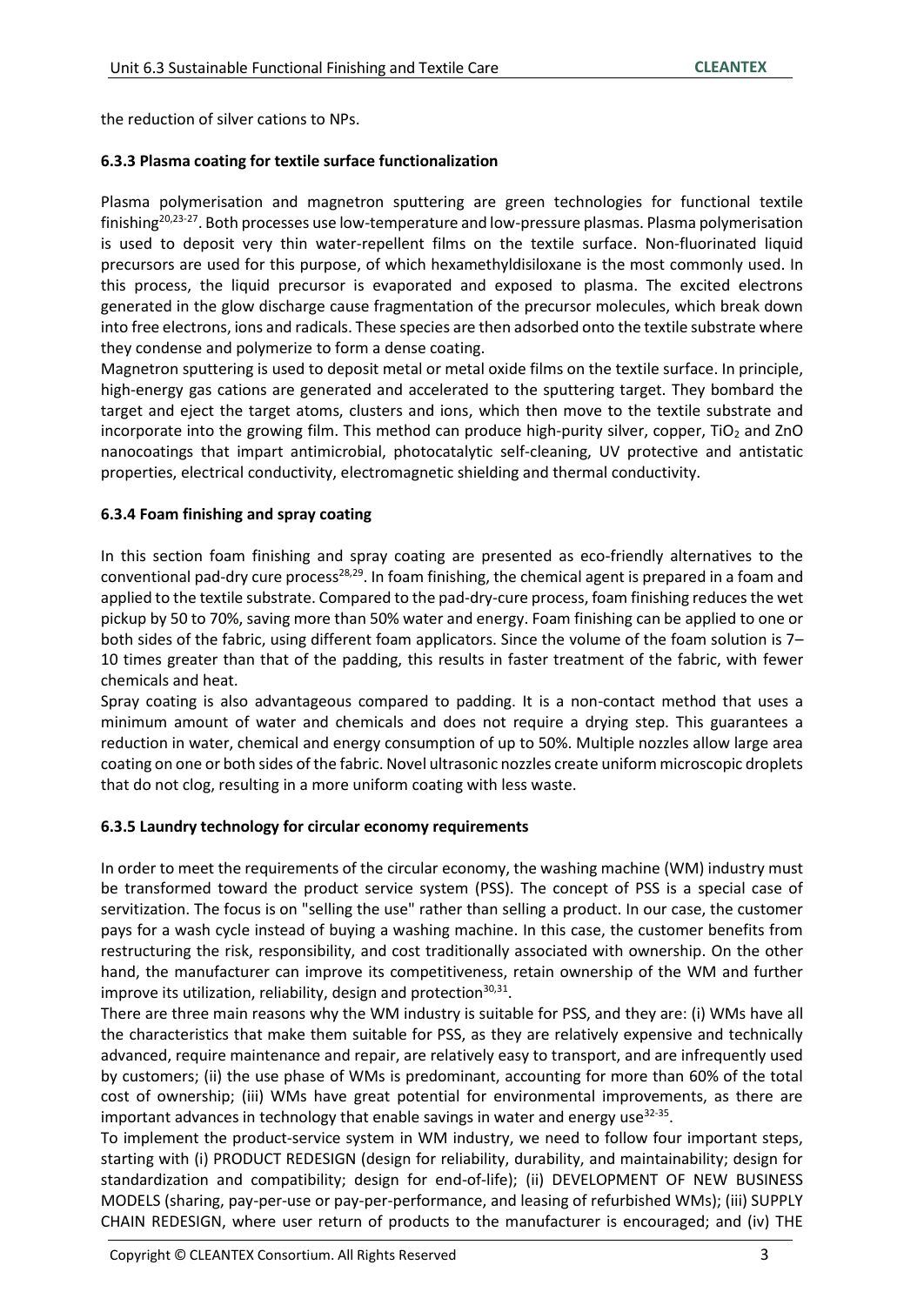INTEGRATION OF THE INTERNET OF THINGS, which provides multiple ways for the manufacturer or service to interact with WMs<sup>30,36-40</sup>.

Despite the many factors favouring the adoption of PSS in the WM industry, there are important barriers that must be overcome for the successful transition of the WM industry to such a system $41,42$ .

#### **6.3.6 Clever textile care**

The 'eco' programmes of the current washing machine offer a lower washing temperature and a longer programme duration, which corresponds to the principle of Sinner's circle<sup>43</sup>. This concept indeed helps to save energy<sup>44</sup> and has been shown to work very well in terms of soil removal, together with the use of modern detergents<sup>45</sup>. For example, the same cleaning performance can be achieved with a standard programme at 60°C or an extended programme at 40°C.

However, numerous studies have confirmed a significant effect of temperature on the reduction of microorganisms, proving that only temperatures above 60°C cause a significant logarithmic reduction of microorganisms on a textile surface during washing. Accordingly, washing at low temperatures results in hygienically unsuitable textiles. Of particular concern is the cross-contamination of pathogenic microorganisms from different environments (e.g., when we wash clothes for home and work together), which increases the possibility of development of new diseases and their spread.

In addition, there is also a risk of secondary contamination of already washed laundry, as washing machines are a source of recontamination of textiles by biofilms formed on the internal parts of the washing machine. The biofilm can break off and be transferred to the laundry<sup>45</sup>.

The problem of laundry hygiene can be partially solved by using washing powders containing active oxidising bleaching agents (AOB) in the form of perborates or percarbonates. However, liquid detergents, which are preferred by consumers, do not contain AOB, as they are not stable in liquid form. Therefore, it is important to use disinfectants when washing at low temperatures. Among the ecologically acceptable and highly effective disinfectants, hydrogen peroxide and peroxyacetic acid are important, as both are already used in professional laundries $^{46}$ .

#### **6.3.7 Eco-labelling relating to environmental impact**

Textile care consumes more water, chemicals, and energy than textile production (e.g., pretreatment processes, dyeing, printing, finishing). Maximum energy, water and chemical savings are the goal, while toxic and hazardous chemicals are supplemented with more ecologically beneficial products that have less harmful effects on the environment and human health. The eco-labels reflect a positive statement about the environmental aspects of a product and a reward for the product's environmental leadership<sup>47,48</sup>.

Most EU ecolabels consider toxicity as one of their main criteria. According to the European Textile Fibres Regulation, one of the main environmental goals of many European countries such as Switzerland is to maintain a "non-toxic environment." Therefore, the EU agencies responsible for developing eco-labels pay special attention to toxicity. In addition, the toxicity of chemicals and dyes used in the textile industry has significant health implications, including long-term adverse effects on the environment from the discharge of untreated toxic effluents. In addition, chemicals are considered an important criteria because there is a significant relationship between toxicity and chemicals<sup>49</sup>.

The success of eco-labels is variable and there is a need to further educate consumers and encourage them to act in a sustainable manner. In addition, eco-labels are not easy to understand and may not be as good a marketing tool as assumed. It is difficult to track the entire life cycle of the manufacturing process, as most countries tend to export the materials needed for the processes. Developing countryspecific eco-labels that take into account the gate-to-gate approach could be one of the solutions. In fact, countries that have already adopted such an approach have already significantly improved their textile export market thanks to the high transparency they have created through region-specific ecolabels<sup>49,50</sup>.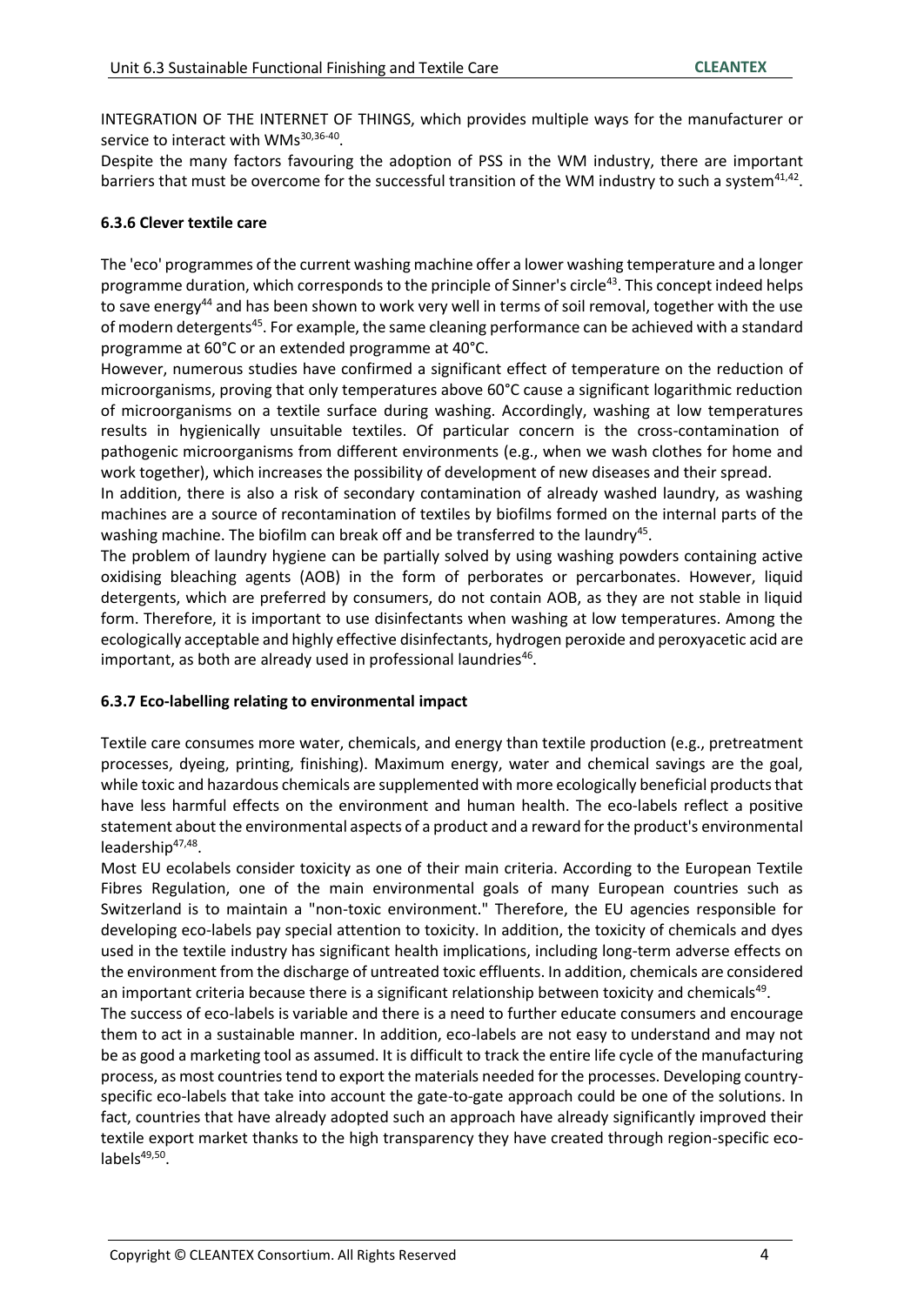#### **Conclusions**

- $\triangleright$  Biomolecules and bio-sourced products are suitable candidates for functionalization of textile fibres to achieve flame retardancy, antimicrobial activity, insect repellency, UV protective properties and crease resistance. An important challenge that remains is to increase the coating durability.
- $\triangleright$  Biological mediated and plasma assisted synthesis of metal and metal oxide nanoparticles represents environmentally-friendly and fast method for nanoparticles production.
- $\triangleright$  Plasma polymerisation, magnetron sputtering, foam finishing and spray coating are ecofriendly alternatives to conventional padding as they save water, chemicals and energy.
- $\triangleright$  The washing machine industry needs to move from a product-only to a product-service-system business model, aiming at lower production but of higher quality and higher energy efficiency products and consequently lower disposal.
- $\triangleright$  For hygienic and sustainable textile care, an increasing proportion of green and/or biotechnological materials needs to be introduced within the chemistry variable of the Sinner's circle.
- $\triangleright$  Eco-labelling provides environmental and social information to consumers to purchase more sustainable products. As eco-labelling continues to evolve, the creation of country-specific eco-labels with a gate-to-gate approach was deemed necessary.

#### **Literature**

- 1. The Impact and Prospect of Green Chemistry for Textile Technology. S. Islam and B. S. Butola (Eds.). Woodhead Publishing, Cambridge, 2019.
- 2. Malucelli G. Biomacromolecules and Bio-Sourced Products for the Design of Flame Retardant Fabrics: Current State of the Art and Future Perspectives. Molecules, 2019, 24, 3774.
- 3. Alongi J. et al. DNA: A Novel, Green, Natural Flame retardant and Suppresant for Cotton. Mater. Chem. A, 2013, 1, 4779–4785. https://phys.org/news/2013-03-dna-flame-retardant-video.html
- 4. Alongi J. et al. Caseins and hydrophobins as novel green flame retardants for cotton fabrics. Polym. Degrad. Stabil., 2014, 99, 111-117.
- 5. Islam S. et al. Green Chemistry Approaches to Develop Antimicrobial Textiles Based on Sustainable Biopolymers-A Review. Ind. Eng. Chem. Res., 2013, 52(15), 5245-5260.
- 6. Reshma A. et al. Sustainable Antimicrobial Finishing Of Fabrics Using Natural Bioactive Agents A Review. Int. J. Life Sci. Pharma Res., 2018, 8(4), L10-L20.
- 7. Simončič B. and Tomšič B. Recent Concepts of Antimicrobial Textile Finishes. In Textile Finishing. Part 1. K. L. Mittal and T. Bahners, (Eds.), Scrivener Publishing LLC, 2017 (3–68).
- 8. Dhillon G. S. Recent Development in Applications of Important Biopolymer Chitosan in Biomedicine, Pharmaceuticals and Personal Care Products. Curr. Tissue. Eng., 2013, 2, 20-40.
- 9. Natarajan G. et al. Application of Sustainable Textile Finishing Using Natural Biomolecules. J. Nat. Fibers, 2020, DOI: 10.1080/15440478.2020.1857895.
- 10. Bekele D. Review on insecticidal and repellent activity of plant products for malaria mosquito control. Biomed. Res. Rev., 2018, 2(2), 1-7.
- 11. Tavares M. et al. Trends in insect repellent formulations: A review. Int. J. Pharm., 539 (2018) 190– 209.
- 12. Ghayempour S. and Montazer M. Micro/nanoencapsulation of essential oils and fragrances: Focus on perfumed, antimicrobial, mosquito-repellent and medical textiles. J. Microencapsul., 2016, 33(6), 497–510.
- 13. Mavrić Z. et al. Recent Advances in the Ultraviolet Protection Finishing of Textiles. Tekstilec, 2018, 61(3), 201-220.
- 14. Čuk N. and Gorjanc M. Natural Dyeing and UV Protection of Raw and Bleached/Mercerised Cotton. Tekstilec, 2017, 60(2), 126-136.
- 15. Gorjanc M. et al. The Influence of Mordanting with Silver Nitrate on the Dyeability and UV Protection of Cotton Dyed with Green Tea. Tekstilec, 2015, 58(3), 191-198.
- 16. Salihu R. et al. Citric acid: A green cross-linker of biomaterials for biomedical applications. Eur.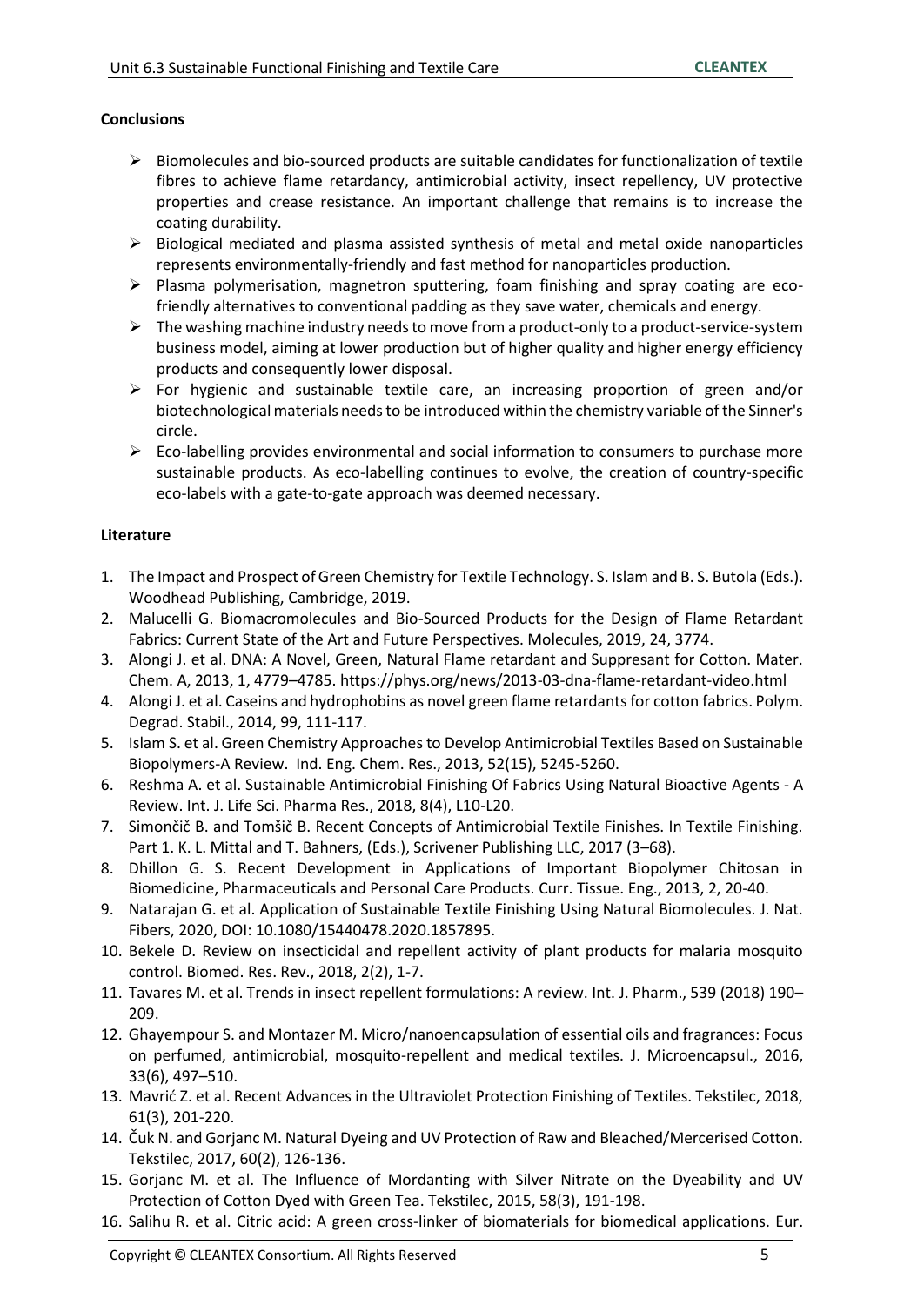Polym. J., 2021, 146(5), 110271.

- 17. Lu J. et al. Recent progress on bio-succinic acid production from lignocellulosic biomass. World J. Microbiol. Biotechnol., 2021, 37, 16.
- 18. Velusamy P. et al. Bio-Inspired Green Nanoparticles: Synthesis, Mechanism, and Antibacterial Application. Toxicol. Res., 2016, 32(2), 95-102.
- 19. Hutchison J. E. The Road to Sustainable Nanotechnology: Challenges, Progress and Opportunities. ACS Sustainable Chem. Eng., 2016, 4, 5907−5914.
- 20. Radetić M. and Marković D. A review on the role of plasma technology in the nano‐finishing of textile materials with metal and metal oxide nanoparticles. Plasma Process. Polym., 2022, e2100197.
- 21. Stular D. et al. Multifunctional antibacterial and ultraviolet protective cotton cellulose developed by in situ biosynthesis of silver nanoparticles into a polysiloxane matrix mediated by sumac leaf extract. Appl. Surf. Sci., 2021, 563, Article Number 150361.
- 22. Verbič A. et al. Novel Green In Situ Synthesis of ZnO Nanoparticles on Cotton Using Pomegranate Peel Extract. Materials 2021, 14, 4472.
- 23. Friedrich J. Mechanisms of Plasma Polymerization Reviewed from a Chemical Point of View. Plasma Process. Polym., 2011, 8, 783–802.
- 24. Yang J. et al. Fabrication of Durably Superhydrophobic Cotton Fabrics by Atmospheric Pressure Plasma Treatment with a Siloxane Precursor. Polymers 2018, 10, 460.
- 25. Kwon S. et al. Nanostructured self-cleaning lyocell fabrics with asymmetric wettability and moisture absorbency. RSC Adv., 2014, 4, 45442–45448.
- 26. Tan X-Q. Recent Progress in Magnetron Sputtering Technology Used on Fabrics. Materials 2018, 11, 1953.
- 27. He S. et al. Surface functionalization of Ag/polypyrrole-coated cotton fabric by in situ polymerization and magnetron sputtering. Textile Research Journal, 2019, 89(23–24), 4884–4895.
- 28. Mohsin M. and Sardar S. Development of sustainable and cost efficient textile foam finishing and its comparison with conventional. Cellulose, 2020, 27, 4091–4107.
- 29. Omerogullari Basyigit Z. Application Technologies for Functional Finishing of Textile Materials. IntechOpen. DOI: 10.5772/intechopen.95956.<https://www.intechopen.com/chapters/75103>
- 30. Bressanelli G. et al. Reshaping the washing machine industry trough circular economy and productservice system buisness models. Procedia CIRP, 2017, 64, 43–48.
- 31. Baines T. et al. Sate of the art in product service system. *Proceedings of the Institution of Mechanical Engineers, Part B, Journal of Engineering Manufacture*, 221(10) pp. 1543–1552.
- 32. Tukker A. Product services for a resource-efficient and circular economy a review. J. Clean. Prod., 2015, 97, 76–91.
- 33. Saccani N. et al. The total cost of ownership of durable consumer goods: A conceptual model and an empirical application. Int. J. Production Economics, 2017, 183, 1–13.
- 34. Stepišnik Perdih T. et al. Influence of hydrodynamic cavitation on intensification of laundry aqueous detergent solution preparation. Journal of Mechanical Engineering, 2017, 63, 83–91.
- 35. Ho K. C. et al. Water pathways through the ages: Integrated laundry wastewater treatment for pollution prevention. Sci. Total Environ., 2021, 760, 143966.
- 36. Bocken N. M. P. et al. Product design and business model strategies for a circular economy. J. Ind. Prod. Engineering 2016; 33, 308–320.
- 37. Go T. F. et al. Multiple generation life-cycles for product sustainability: the way forward. J. Clean. Prod., 2015; 95, 16-29.
- 38. Lieder M. et al. A conjoint analysis of circular economy value propositions for consumers: Using "washing machines in Stockholm" as a case study. J. Clean. Prod., 2018, 172, 264–273.
- 39. Koppius O. et al. Business value from closed-loop supply chains. Int. J. Sup. Chain. Mgt., 2014; 3, 107–120.
- 40. Lieder M. et al. Towards circular economy implementation in manufacturing systems using a multimethod simulation approach to link design and business strategy. Int. J. Adv. Manuf. Technol., 2017, 93, 1953–1970.
- 41. Gülserliler E. G. et al. Consumer acceptance of circular business models and potential effects on economic performance: The case of washing machines. J. Indu. Technol. 2021, 1– 13.